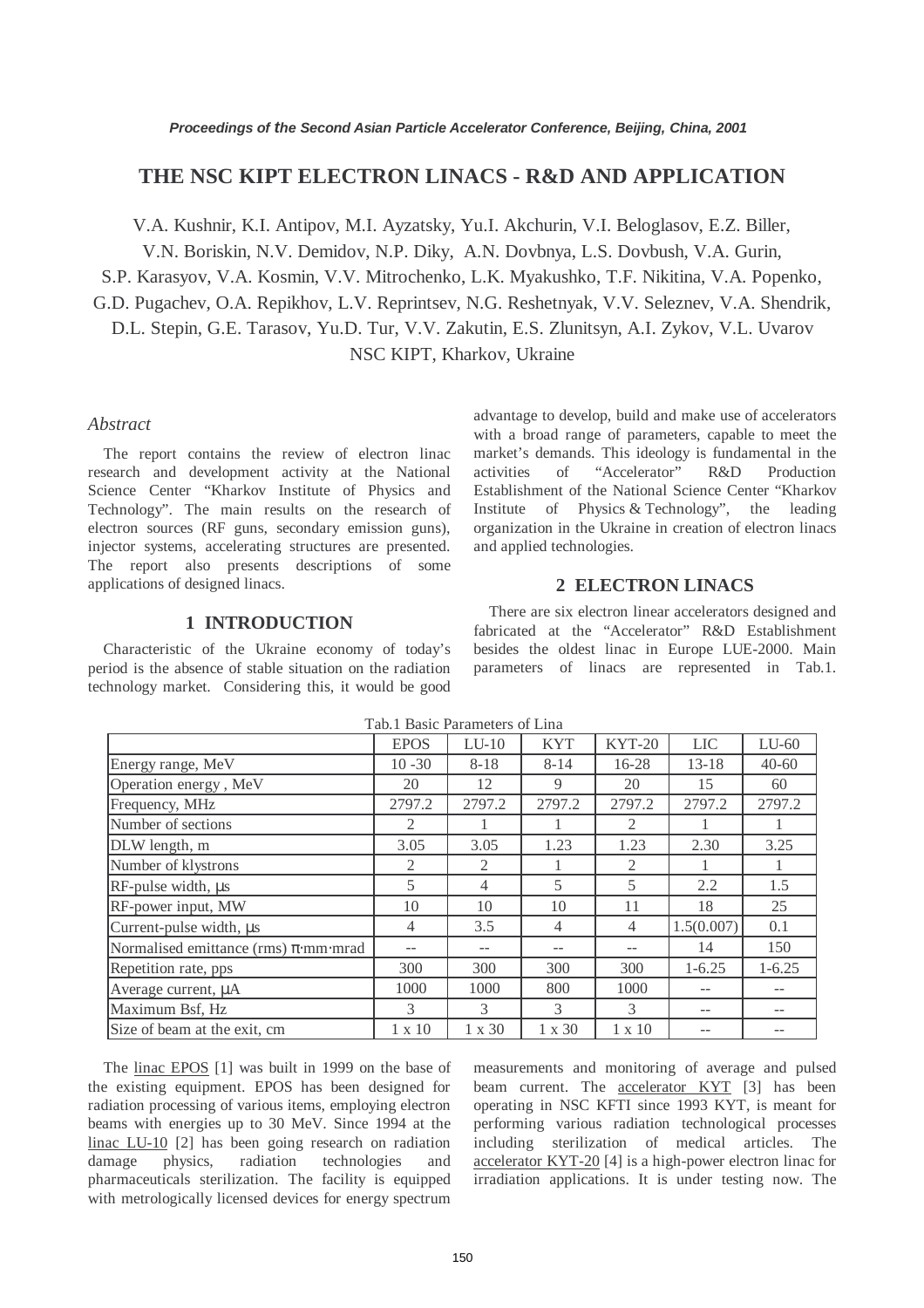linac consists of two accelerating structures with variable geometry and a compact injector.

All above mentioned technological linacs are equipped with extraction devices which consists of a scanning magnet and a special system with an air-cooled exit foil.

The accelerator LIC (Laser Injector Complex) [5] was developed and constructed for scientific researches. The universal RF gun of the linac can be used in both the thermionic  $(\mu s)$  and photoemission (ns) modes. During 1997-2001 the facility was used for studying the electron focusing in plasma by transverse components of wakefields and coherent Smith – Purcell millimetres radiation. The linac LU-60 [6] was designed and established both as injector linac in a compact SR source and accelerating facility for scientific researches.

## **3 RESEARCH AND DEVELOPMENT**

"Accelerator" R&D Production Establishment of NSC KIPT conducts different researches and developments in some fields of accelerator physics. The mains of them are studying properties of periodic electrodynamic systems and development different kinds of accelerator structures, electron guns and injector systems. Analytical and numerical methods of calculations and simulations are mastered and developed in the "Accelerator". The research of electron dynamics in accelerating and shaping systems of the linacs is successfully carrying out using both the well-known software (for example EGUN, SUPERFISH, PARMELA) and home made software.

## *3.1 Electron sources and injectors*

During ten past years we carried out the investigation of RF electron sources with different types of cathode. The thermionic RF guns with various resonant system are theoretically and experimentally studied [6, 7, 8]. The typical beam characteristics of S-band thermionic RF guns are follows: the energy of 0.7-0.9 MeV, the pulse current of 1.5 A, phase bunch length less than 50°, the current pulse length of 0.7 - 1.5µs, normalized emittance (1 rms) is not more than  $12 \pi$  mm⋅mrad. The RF guns for the high current electron beam generation with nanosecond pulse length based on photocathode (11 A, 7 ns) and dielectric-metal cathode (4 A, 30 ns) have been designed and tested [9, 10]. Designed RF guns are used in research accelerators LIK, LU-60.

Physical processes during generation of hollow electron beams in magnetron guns with secondary– emission cold metallic cathodes have been investigated since 1993 [11, 12]. The hollow electron beams of 5 MW (the beam current ∼50…100 A) pulse power were produced in a single gun and in a system of guns. The magnetic field was reached ∼3000 G, the beam inner diameter was approximately equal to the cathode diameter and the wall beam thickness was 1 - 2 mm].

The compact injector (total length is 20 cm) for a technological high power S-band linac has been designed, fabricated and tested. The injector consists of low voltage ( $\approx 25$  kV) diode electron gun, prebuncher and beam current monitor. It produces the electron beam with energy more than 600 keV, pulse current up to 1.5 A. These injectors are used in the technological linacs KYT and KUT-20. The new SW S-band injector integrated with TW accelerating structure (phase velocity equal to the velocity of light) has been also designed. During past years we designed electron source and two different injector systems for compact K-band linac.

# *3.2 RF - Structures*

Methods of fabrication and tuning of piecewisehomogeneous accelerating structures (PHAS) have been developed in KIPT recently [13]. The PHAS type section having high accelerating gradient up 20 MeV/m was designed and used in the linac LU-60. The main problem for PHAS tuning is the choice of transition cell parameters. Novel mathematics models of coupled pillboxes and disc-loaded waveguides [14] and tuning techniques were developed to solve this problem. According to this techniques the four inhomogeneous accelerating structures with  $2\pi/3$  operating mode have been developed and manufactured. New modifications of disc-loaded waveguides having  $(-2\pi/3)$  phase shift per cell were designed for the acceleration of short-pulse high current electron beams [5, 15]. The operating mode in such structures is the first spatial harmonic. The fundamental harmonic is no synchronous and provides radial RF focusing of a beam. This structure is used in the accelerator LIC. To create the small-sized linear electron accelerator with energy up to 5 MeV the technology of manufacturing and tuning technique of an accelerating X and K band structure is under development.

### **4 APPLICATION**

Electron linacs of NSC KIPT are used for research of radiation effects in reactor materials, plasma-beam interactions, gamma-activation analysis of the ore samples, as well as sterilization of single-use medical products, modification of polymers and semiconductors, isotope production for nuclear medicine etc.

# *4.1 Radiation facilities & metrological maintenance*

Analytical methods and technologies using electron (or bremsstrahlung) irradiation demand continuous monitoring of the radiation parameters. To provide a certification of the accelerators and technologies as well as a metrological maintenance of the radiation treatments a number of the standard and technological measurement channels have been developed [16]. Most of them were investigated by means of computer analysis using code GEANT.